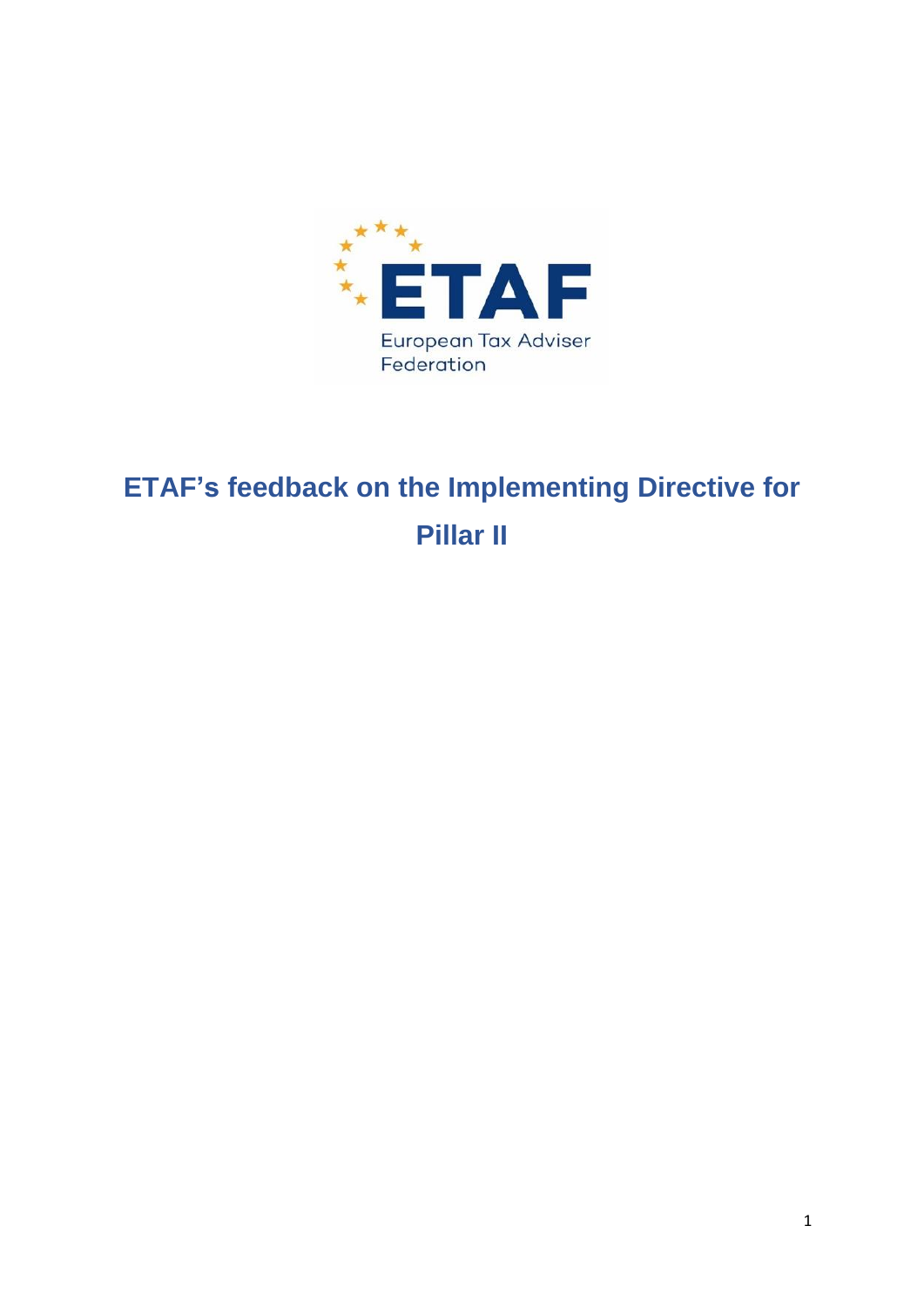#### **Introduction**

On 22 December 2021, the EU became the first jurisdiction to start the legislative process for the transposition of the so-called Pillar II of the [OECD agreement](https://www.oecd.org/tax/beps/statement-on-a-two-pillar-solution-to-address-the-tax-challenges-arising-from-the-digitalisation-of-the-economy-october-2021.pdf) to reform the international tax system, i.e. the minimum 15% effective tax rate for large multinational enterprises (MNE).

Right after its publication, the European Tax Adviser Federation (ETAF) [welcomed](https://www.etaf.tax/index.php/newsarea/259-press-release-etaf-welcomes-commission-s-proposal-for-pillar-ii-but-still-many-challenges-ahead) the proposal for an [Implementing Directive,](https://ec.europa.eu/taxation_customs/system/files/2021-12/COM_2021_823_1_EN_ACT_part1_v11.pdf) bringing the EU one step closer to fair taxation, and largely sees it as a genuine "tax revolution".

The proposed rules will apply to any large group, both domestic and international, which meets the annual threshold of more than €750 million of consolidated revenues in at least two of the four preceding years, and with either a parent company or a subsidiary situated in an EU Member State.

Only a grip of ETAF members will have to implement the new rules for their clients meeting the threshold. Indeed, 98% of our members typically represent SMEs. However, as ETAF represents the voice at EU level of 215 000 regulated tax advisers from France, Germany, Belgium, Romania, Hungary and Austria, it seemed crucial and relevant to present our general view on the proposal.

Taxation is a matter of perpetual evolution and tax advisers should be open and prepared to any future development, including a lowering of the threshold and the event of an application of the new rules to smaller companies.

This is all the more true as the [OECD statement](https://www.oecd.org/tax/beps/statement-on-a-two-pillar-solution-to-address-the-tax-challenges-arising-from-the-digitalisation-of-the-economy-october-2021.pdf) on a two-pillar solution to address the tax challenges arising from the digitalisation of the economy leaves the possibility to participant countries to apply the tax rules to MNEs headquartered in their country even if they do not meet the threshold. Recent [media reports](https://www.taxnotes.com/tax-notes-international/corporate-taxation/eu-talks-consider-extending-pillar-2-smaller-companies/2022/02/28/7d6wq) have shown that, during the negotiations, some Member States have indeed expressed their interest to keep this possibility open.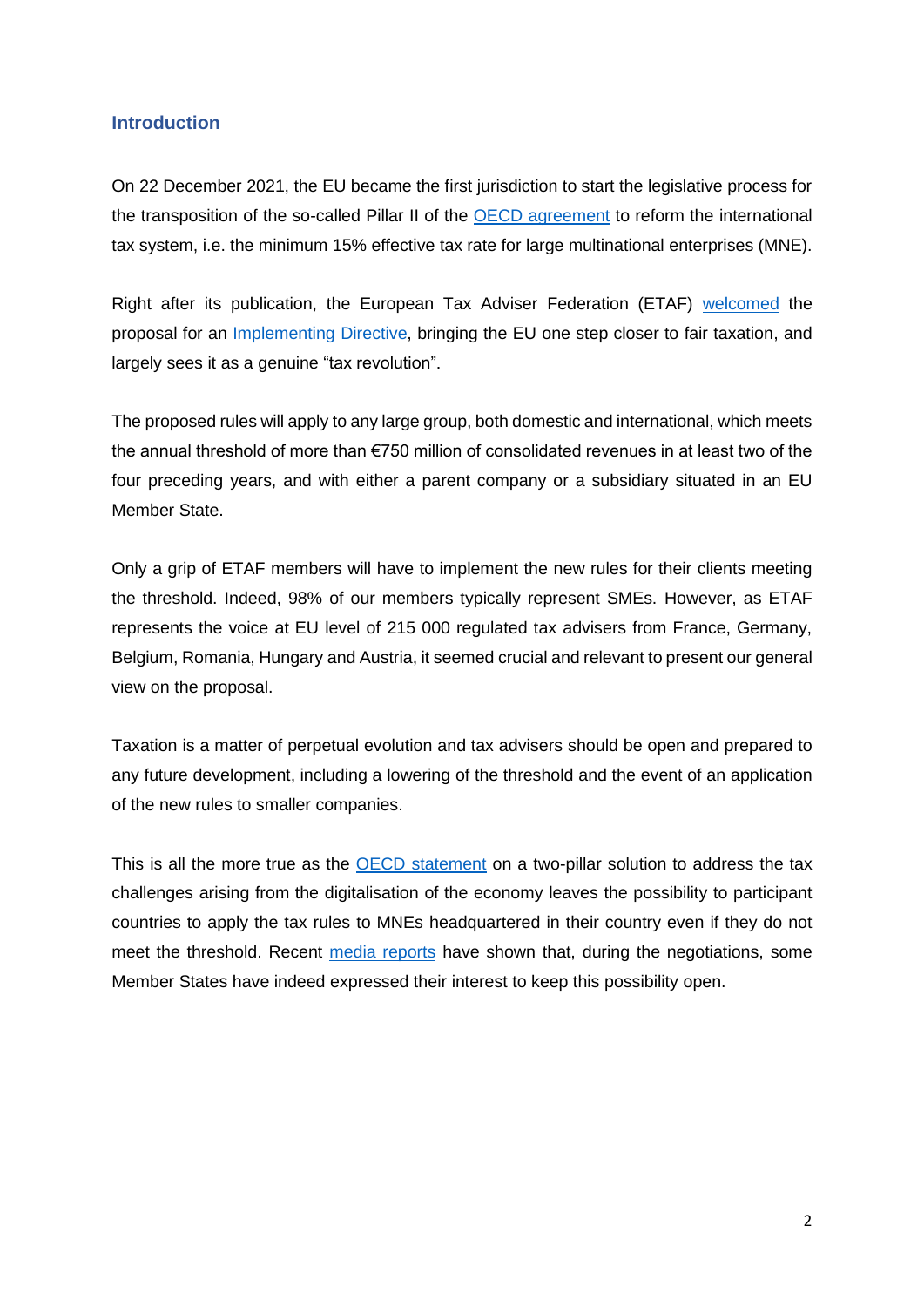### **I. Uniform implementation at EU and OECD levels**

ETAF members largely agree that a Directive is desirable to implement in a consistent and coordinated way the rules resulting from the OECD agreement within the EU. This is all the more welcomed if it ensures that 'gold plating' in Member States is avoided and can reduce uncertainties and administrative burden for companies.

The Directive follows the [OECD model rules](https://www.oecd.org/tax/beps/tax-challenges-arising-from-the-digitalisation-of-the-economy-global-anti-base-erosion-model-rules-pillar-two.pdf) but expands the rules in the EU to domestic profits and to purely domestic companies that pass the threshold of €750 million turnover. According to the Commission, this addition is necessary to avoid any risk of legal controversy in the EU due to a difference in treatment between cross-border and domestic situations, which would be against the Freedom of establishment enshrined in EU Treaties.

As a large majority of MNEs operate cross-border, we do not expect any significant expansion of the number of MNEs falling under the scope of the Directive. Moreover, the intentions of EU Member States to opt to apply a qualified domestic top-up tax to low-taxed constituent entities located on their territory are not yet known.

While ETAF members generally believe that this departure from the OECD model rules is justified, they unanimously agree that, for the rest, the EU should strictly stick to the OECD model rules.

In that regard, we see with some concerns the last [debate](https://video.consilium.europa.eu/event/en/25536) between the EU Finance Ministers on the Directive, which took place on 15 March 2022. We hope the worries expressed by some Member States during the discussion will not lead somehow to a renegotiation at EU level of what has already been negotiated and agreed at the OECD level.

We especially see with a sceptical eye the continued demand of Poland to add legal safeguards in the text to link the implementation of Pillar II to the implementation of Pillar I (reallocation of taxing rights) of the OECD agreement. From our point of view, it can be assumed that such an approach could only result in procrastination in effectively implementing Pillar II. We believe that the French proposal to annex a Council's statement to the text confirming the commitment of all Member States to the process under way within the Inclusive Framework concerning Pillar I and calling on the other States Parties to respect this commitment would be enough.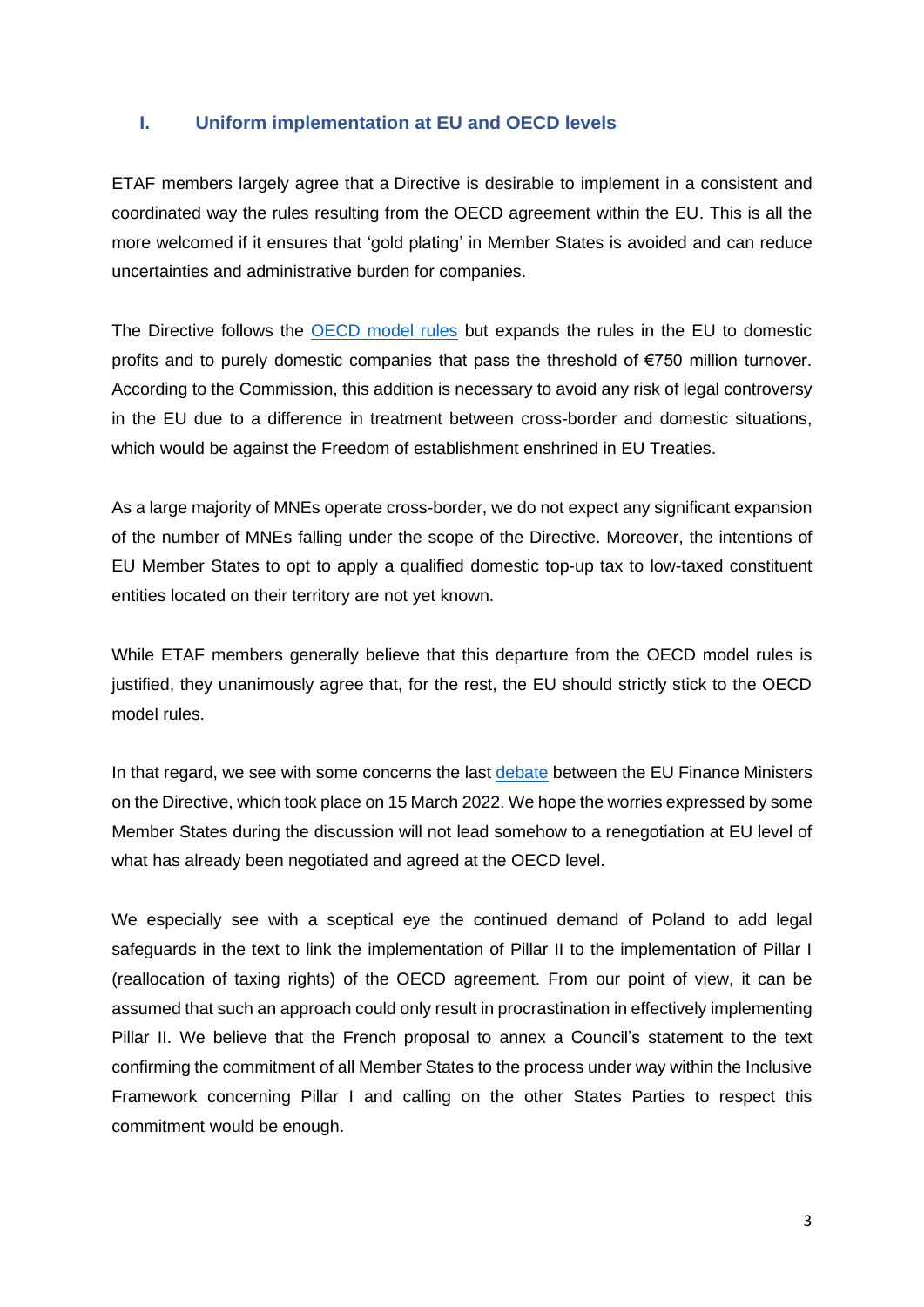### **II. Ambitious but challenging timeline**

The Commission decided to stick to the OECD timeline and to maintain the ambitious application date of 1 January 2023 while other jurisdictions like Switzerland already [announced](https://www.efd.admin.ch/efd/fr/home/le-dff/nsb-news_list.msg-id-86783.html) that they would apply the new rules only as of 1 January 2024.

This question is currently being debated in the Council of the EU. The latest [compromise](https://data.consilium.europa.eu/doc/document/ST-6975-2022-INIT/en/pdf)  [proposal](https://data.consilium.europa.eu/doc/document/ST-6975-2022-INIT/en/pdf) tabled by the French Presidency delays the application of the new rules to 31 December 2023.

For ETAF, it is important that Europe keeps the leadership in this area. In that regard, we very much support France's ambition to make the minimum taxation in the EU a reality within its six-month presidency of the EU Council and to try to reach an agreement on a final text during the next Ecofin meeting on 5 April.

At the same time, we want to echo the fears we heard in some EU capitals about the timeline and recognize the complexity for tax authorities, tax advisers and for the companies they advise to implement the OECD tax deal in such a short period of time and as the fine-tuning of some rules at OECD level is still ongoing. For this reason, we believe that the one-year extension would be a reasonable compromise, while maintaining the political commitment to make Pillar II rules effective still in 2023.

Indeed, the OECD ['Commentary'](https://www.oecd.org/tax/beps/tax-challenges-arising-from-the-digitalisation-of-the-economy-global-anti-base-erosion-model-rules-pillar-two-commentary.pdf) on Pillar II has been published only recently and the work on the 'Implementation Framework', which has to be finalized before the end of 2022 and will address certain significant administrative and compliance issues, has just been [launched.](https://www.oecd.org/tax/beps/oecd-invites-public-input-on-the-implementation-framework-of-the-global-minimum-tax.htm)

Bearing in mind that every single change to the text will need to be adopted by the unanimity of Member States, we would strongly urge the EU Council and the European Commission to take into account the remaining work of the OECD on Pillar II before finalising the text of the Directive. Otherwise, we fear that this could lead to a lack of clarity, uncertainty and ultimately to a difference between the EU and the OECD rules.

From our point of view, the statements inserted in the text referring to the Commentary and the Implementation Framework as *"a source of illustration or interpretation"* are simply not enough. These detailed rules should be incorporated directly in the Directive and the choice to introduce these provisions into domestic legislation should not be left to the discretion of Member States.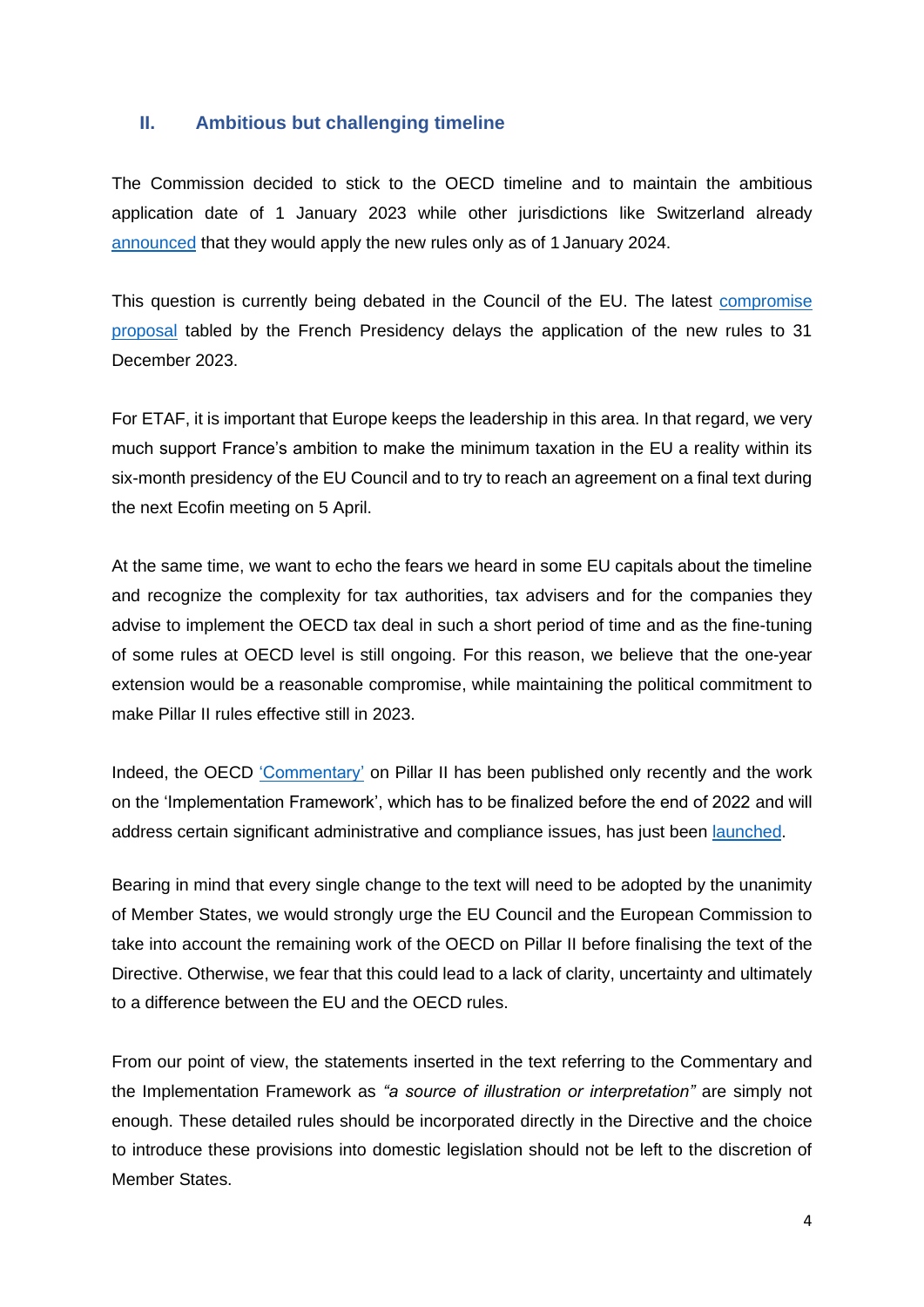Moreover, it is to be recalled that the OECD agreement on Pillar II only has the status of a 'common approach' which means that all the parties to the deal are not legally bound to adopt the new rules but, if they choose to do so, they will have to implement and administer the rules in a way that is consistent with what has been agreed internationally.

The success of the global minimum tax reform heavily relies on its worldwide implementation. Should some jurisdictions, like the United States, nevertheless decide against minimum taxation in the medium term, it must be ensured that the EU Member States are not stuck with a competitive disadvantage. In that regard, ETAF believes that a kind of sunset clause could be introduced in the text to ensure that if a significant number of our big international partners don't comply with the deal, the Directive will automatically cease to apply.